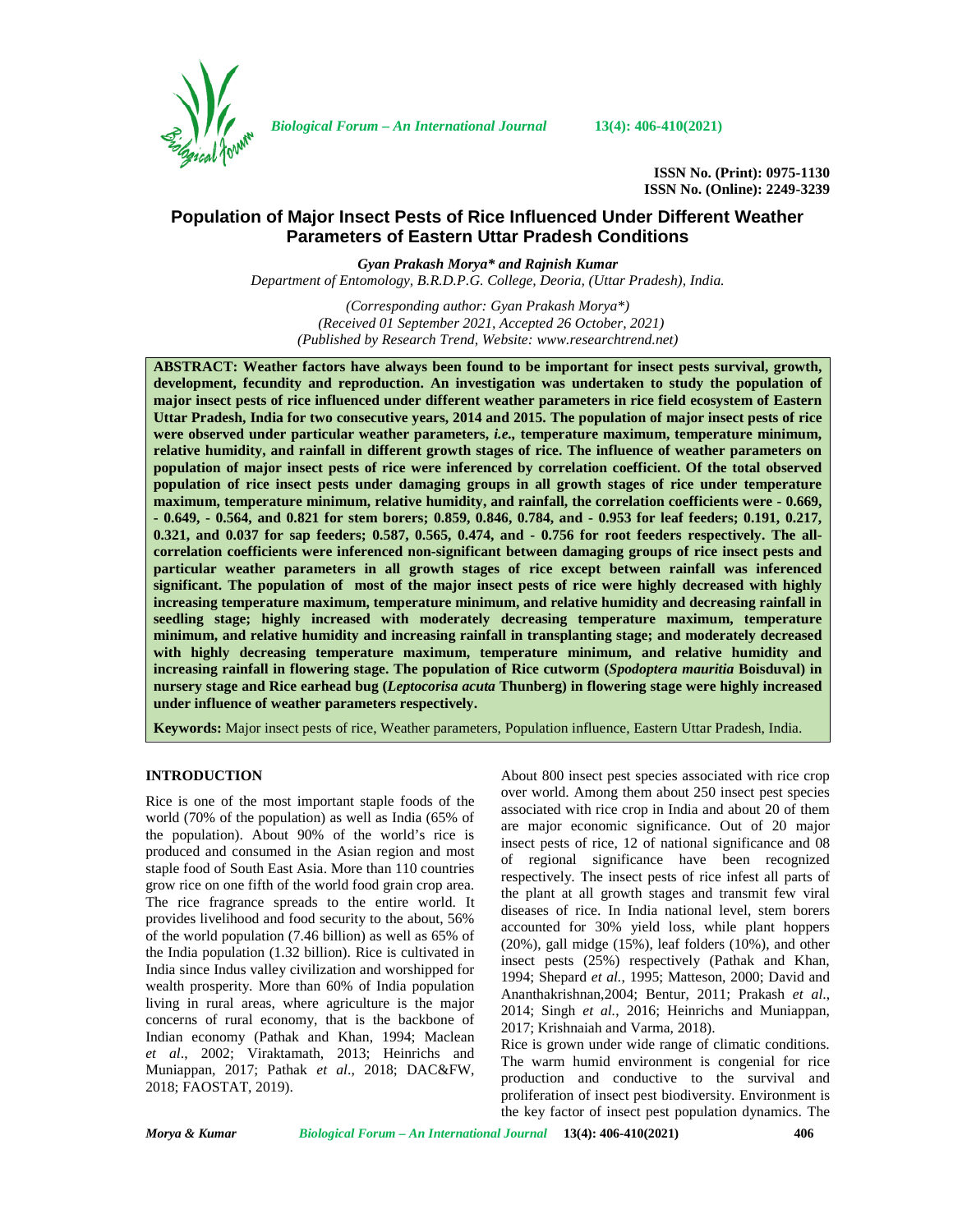weather factors have always been found to be important for insect pests survival, growth, development, fecundity and reproduction. The population of insect pests are mostly influenced by different weather factors, *i.e.,* temperature maximum, temperature minimum, relative humidity, and rainfall. Chakraborty and Deb (2012), studied the incidence of rice hispa influenced by agroclimatic conditions of northern parts of West Bengal for monsoon rice. Sulagitti *et al*. (2017) has been observed the incidence of yellow stem borer and leaf folder were highest at vegetative phase and showed a positive significant correlation with evening and average humidity Bisen *et al*. (2019) has been reported that, the population of army worm were observed increase after drought followed by heavy rains.

### **MATERIALS AND METHODS**

The rice insect pests complex was observed under rice fields of Eastern Uttar Pradesh conditions for two consecutive years (2014 and 2015) to surveillance their incidence. The observation was surveyed in all 10 districts of 03 administrative divisions of Eastern Uttar Pradesh, *i.e*., Gorakhpur (Gorakhpur, Deoria, Kushinagar, and Maharajganj), Basti (Basti, Santkabirnagar, and Siddharthnagar) and Azamgarh (Azamgarh, Mau, and Ballia) under 03 growth stages of rice, *i.e.,* seedling, transplanting, and flowering. The samples were taken randomly for concerned districts of all 03 divisions for each growth stage of rice for consecutively two years. There was each field selected at each division per growing stages for each year. There were 5 samples collected per field at the plot size of 100 m<sup>2</sup>. Therefore, during the entire crop period a total ( of 90 samples  $(3 \times 3 = 9 \times 5 = 45 \times 2 = 90)$  collected from 3 divisions for consecutive two years respectively. All 90 samples were converted average total of 18 samples  $(3 \times 3 = 9 \times 2 = 18)$  of all 03 divisions for two years. Samples were taken 03 times at interval of 20 days after sowing (20 DAS) for seedling stage, 30 days after transplanting (30 DAT) for transplanting stage and 60 DAT for flowering stage respectively. Each plot was selected 5 spots (4 in the corner at least 60 cm inside the border and one in the centre) to collect samples at  $0.25$ m<sup>2</sup>/spot for seedling stage and at 01 hill/spot for te transplanting and flowering stage to observe abundance of insect pests and their infestation. There were also at each plot, 05 net sweeps made randomly at every 05 steps to observe abundance of insect pests for all 03 growth stages of rice. The size of sweep net were 25 cm diameter and 70 cm handle and made up of nylon. The timing of sampling was 9.30 A.M. to 12.30 P.M. respectively. Each observation was recorded abundance of insect pest species concerned to screen major insect pest species for significant damage above 10 % infestation and recognize among them most serious insect pests of rice from previous reports. The observation was also calculated correlation with meteorological factors at different rice growth stages. The meteorological recording was coordinates with Gorakhpur meteorological station concerning tutiempo

and time and date web portal regarding maximum and minimum temperature, relative humidity, and rainfall of months, *i.e.,* August, September, October, and December for years, 2014 and 2015 respectively. Taxonomic identification was verified with texts of reference, *i.e*., Dale (1994); Barrion and Litsinger (1994); Pathak and Khan (1994); David and Ananthakrishnan (2004); Rice knowledge management portal (RKMP); and Subject experts respectively. The statistical inferences were verified with texts of reference, *i.e*., Chandel (1999); Dhamu and Ramamoorthy (2007); Rangaswamy, (2010).

## **RESULTS AND DISCUSSION**

The population of rice insect pests under damaging groups were influenced by particular weather parameters, *i.e.* temperature maximum, temperature minimum, relative humidity, and rainfall. Population of different damaging groups of insect pests under different growth stages of rice were influenced by particular weather parameters accordingly. The influence of weather parameters on population of damaging groups of rice insect pests were inferenced by correlation coefficient. Of the total observed population of rice insect pests under damaging groups in all growth stages of rice under temperature maximum, temperature minimum, relative humidity, and rainfall for sum of both the years 2014 and 2015, the correlation coefficients were - 0.669, - 0.649, - 0.564, and 0.821 for stem borers; 0.859, 0.846, 0.784, and - 0.953 for leaf feeders; 0.191, 0.217, 0.321, and 0.037 for sap feeders; 0.587, 0.565, 0.474, and - 0.756 for root feeders; and 0.982, 0.977, 0.949, and - 0.999 for total population of all damaging groups respectively. The all-correlation coefficients were inferenced non-significant between damaging groups of rice insect pests and particular weather parameters in all growth stages of rice except between rainfall and total population of all damaging groups were inferenced significant.

Of the total observed population of rice insect pests under damaging groups for sum of both the years 2014 and 2015, the population of most of the damaging groups were highly increased with increasing temperature maximum, temperature minimum, and relative humidity and decreasing rainfall in seedling stage, and highly decreased with decreasing temperature maximum, temperature minimum, and relative humidity and increasing rainfall, while moderately decreased with decreasing temperature maximum, temperature minimum, and relative humidity and increasing rainfall in transplanting and flowering stage respectively. There have been several research workers reported similar results. Our findings are in accordance to that of Pathak and Khan (1994); Shepard *et al.,* (1995); Chakraborty and Deb (2012); Prakash *et al.* (2014); Gangwar *et al.* (2015); Saini *et al*. (2015); Singh *et al.,* (2016); Krishnaiah and Varma (2018); Bisen *et al.,* (2019); Deshwal *et al*., (2019), who have been reported similar trends of results (Table 1 & Fig. 1).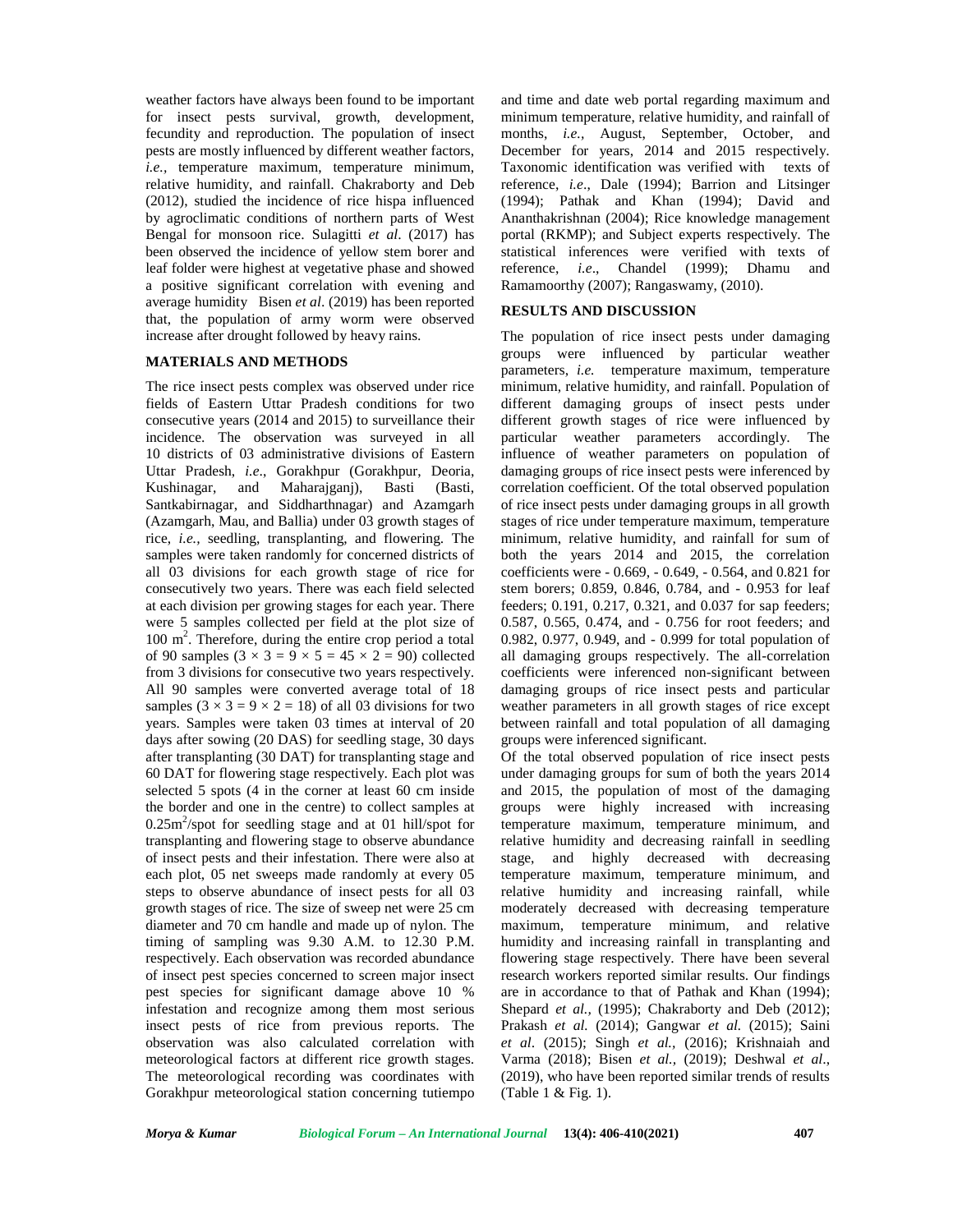| <b>Influence of Insect Pests Population under Weather Parameters</b> |                              |                      |                  |                                |                           |                                             |                           |               |  |  |
|----------------------------------------------------------------------|------------------------------|----------------------|------------------|--------------------------------|---------------------------|---------------------------------------------|---------------------------|---------------|--|--|
|                                                                      | <b>Growth Stages of Rice</b> |                      |                  |                                | <b>Weather Parameters</b> |                                             |                           |               |  |  |
| <b>Damaging Groups</b>                                               | Seedling                     | <b>Transplanting</b> | <b>Flowering</b> | <b>Correlation Coefficient</b> |                           |                                             |                           |               |  |  |
|                                                                      | 34.10                        | 32.40                | 30.10            |                                |                           | Temperature Maximum( $^{\circ}$ C)          |                           |               |  |  |
|                                                                      | 25.20                        | 21.60                | 16.25            | ations                         |                           | Temperature Minimum( $\mathrm{^{\circ}C}$ ) |                           |               |  |  |
|                                                                      | 78.70                        | 75.85                | 69.40            |                                |                           |                                             | Relative Humidity $(\% )$ |               |  |  |
|                                                                      | 1000.60                      | 1007.70              | 1011.95          | Obsery                         |                           |                                             |                           | Rainfall (mm) |  |  |
| Stem borers (885)                                                    | 168                          | 384                  | 333              |                                | $-0.669$                  | $-0.649$                                    | $-0.564$                  | 0.821         |  |  |
| Leaf feeders (3442)                                                  | 3097                         | 298                  | 47               |                                | 0.859                     | 0.846                                       | 0.784                     | $-0.953$      |  |  |
| Sap feeders (4327)                                                   | 1198                         | 2042                 | 1087             | Population                     | 0.191                     | 0.217                                       | 0.321                     | 0.037         |  |  |
| Root feeders (74)                                                    | 43                           | 10                   | 21               |                                | 0.587                     | 0.565                                       | 0.474                     | $-0.756$      |  |  |
| Total (8728)                                                         | 4506                         | 2734                 | 1488             |                                | 0.982                     | 0.977                                       | 0.949                     | $-0.999*$     |  |  |

**Table 1: Insect Pests Population under Weather Parameters (Sum of 2014 & 15).**

**\*** Significant at 5% level of significance.



**Fig. 1.** Insect Pests Population under Weather Parameters (Sum of 2014 & 15).

The population of major insect pests of rice were also influenced by weather parameters. Of the total observed population of major insect pests in all growth stages of rice under temperature maximum, temperature minimum, relative humidity, and rainfall for sum of both the years 2014 and 2015, the correlation coefficients were 0.852, 0.838, 0.774, and - 0.949 for Rice cutworm (*Spodoptera mauritia* Boisduval); 0.244, 0.219, 0.113, and - 0.459 for Common termite (*Odontotermes obesus* Rambur); - 0.447, - 0.424, - 0.324, and 0.640 for Plain green leafhopper (*Nephotettix virescens* Distant); - 0.420, - 0.396, - 0.295, and 0.616 for Spotted green leafhopper (*Nephotettix nigropictus* Stal); - 0.385, -0.361, - 0.259, and 0.586 for Whitebacked planthopper (*Sogatella furcifera* Horvath); 0.086, 0.112, 0.118, and 0.143 for Rice hispa (*Dicladispa armigera* Oliver); - 0.905, - 0.916, - 0.954, and 0.785 for Rice earhead bug (*Leptocorisa acuta* Thunberg); 0.805, 0.820, 0.877, and - 0.648 for Rice grasshopper (*Hieroglyphus banian* Fabricius); - 0.758, - 0.741, - 0.665, and 0.887 for Yellow stemborer (*Scirpophaga incertulus* Walker); - 0.670, - 0.651, - 0.566, and 0.822 for Striped stemborer (*Chilo suppressalis* Walker); - 0.019, 0.007, 0.418, and 0.246 for Brown planthopper (*Nilaparvata lugens* Stal); - 0.103, - 0.077, 0.029, and 0.327 for Common rice leaffolder (*Cnaphalocrosis medinalis*

Guenee) respectively. The all-correlation coefficients between major insect pests of rice and particular weather parameters in all growth stages of rice were inferenced non-significant.

Of the total observed population of major insect pests of rice for sum of both the years 2014 and 2015, the population of most of the major insect pests of rice were highly decreased with highly increasing temperature maximum, temperature minimum, and relative humidity and decreasing rainfall in seedling stage; highly increased with moderately decreasing temperature maximum, temperature minimum, and relative humidity and increasing rainfall in transplanting stage; and moderately decreased with highly decreasing temperature maximum, temperature minimum, and relative humidity and increasing rainfall in flowering stage, except the population of Rice cutworm (*Spodoptera mauritia* Boisduval) and Rice earhead bug (*Leptocorisa acuta* Thunberg) were highly increased under influence of weather parameters, relevance to the nursery stage and flowering stage respectively. Similar findings have also been reported by Pathak and Khan (1994); Shepard *et al.,* (1995); Chakraborty and Deb (2012); Prakash *et al.* (2014); Gangwar *et al.* (2015), Saini *et al*. (2015); Singh *et al.* (2016), Krishnaiah and Varma (2018), Bisen *et al.* (2019); Deshwal *et al*. (2019) (Table 2 & Fig. 2).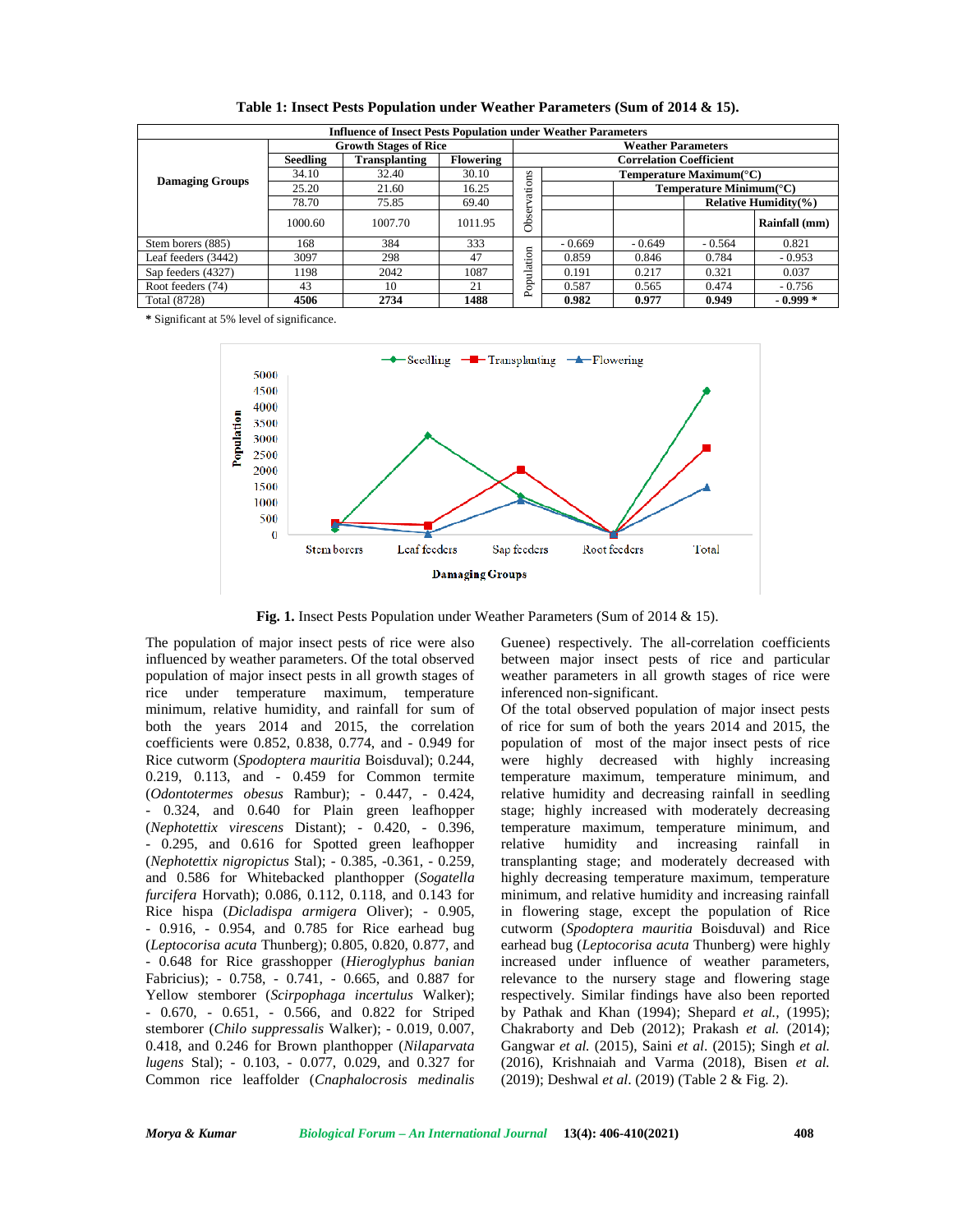|         | <b>Influence of Major Insect Pests Population under Weather Parameters</b> |                                         |                |                  |                                |                           |                                      |                                    |              |  |
|---------|----------------------------------------------------------------------------|-----------------------------------------|----------------|------------------|--------------------------------|---------------------------|--------------------------------------|------------------------------------|--------------|--|
|         |                                                                            | <b>Growth Stages of Rice</b>            |                |                  |                                | <b>Weather Parameters</b> |                                      |                                    |              |  |
| Sr. No. |                                                                            | <b>Seedling</b><br><b>Transplanting</b> |                | <b>Flowering</b> | <b>Correlation Coefficient</b> |                           |                                      |                                    |              |  |
|         |                                                                            | 34.10                                   | 32.40          | 30.10            |                                |                           | Temperature Maximum( ${}^{\circ}$ C) |                                    |              |  |
|         | <b>Major Insect Pests</b><br>of Rice                                       | 25.20                                   | 21.60          | 16.25            | ations                         |                           |                                      | Temperature Minimum( $^{\circ}$ C) |              |  |
|         |                                                                            | 78.70                                   | 75.85          | 69.40            | ⊳                              |                           |                                      | <b>Relative Humidity(%)</b>        |              |  |
|         |                                                                            | 1000.60                                 | 1007.70        | 1011.95          | Obser                          |                           |                                      |                                    | Rainfall(mm) |  |
| 1.      | Rice cutworm                                                               | 112                                     | 13             | 6                |                                | 0.852                     | 0.838                                | 0.774                              | $-0.949$     |  |
| 2.      | Common termite                                                             | 5                                       | $\overline{2}$ | 4                | pulation<br>å                  | 0.244                     | 0.219                                | 0.113                              | $-0.459$     |  |
| 3.      | Plain green leafhopper                                                     | $\overline{0}$                          | 428            | 224              |                                | $-0.447$                  | $-0.424$                             | $-0.324$                           | 0.640        |  |
| 4.      | Spotted green leafhopper                                                   | $\overline{0}$                          | 654            | 325              |                                | $-0.420$                  | $-0.396$                             | $-0.295$                           | 0.616        |  |
| 5.      | Whitebacked planthopper                                                    | $\overline{0}$                          | 112            | 52               |                                | $-0.385$                  | $-0.361$                             | $-0.259$                           | 0.586        |  |
| 6.      | Rice hispa                                                                 | $\Omega$                                | 27             | $\Omega$         |                                | 0.086                     | 0.112                                | 0.218                              | 0.143        |  |
| 7.      | Rice earhead bug                                                           | $\theta$                                | $\Omega$       | 389              |                                | $-0.905$                  | $-0.916$                             | $-0.954$                           | 0.785        |  |
| 8.      | Rice grasshopper                                                           | 26                                      | 32             | 3                |                                | 0.805                     | 0.820                                | 0.877                              | $-0.648$     |  |
| 9.      | Yellow stemborer                                                           | 78                                      | 179            | 168              |                                | $-0.758$                  | $-0.741$                             | $-0.665$                           | 0.887        |  |
| 10.     | Striped stemborer                                                          | 32                                      | 79             | 68               |                                | $-0.670$                  | $-0.651$                             | $-0.566$                           | 0.822        |  |
| 11.     | Brown planthopper                                                          | $\overline{0}$                          | 382            | 44               |                                | $-0.019$                  | 0.007                                | 0.418                              | 0.246        |  |
| 12.     | Common rice leaffolder                                                     | $\overline{0}$                          | 30             | 6                |                                | $-0.103$                  | $-0.077$                             | 0.029                              | 0.327        |  |

### **Table 2: Major Insect Pests Population under Weather Parameters (Sum of 2014 & 15).**



**Fig. 2.** Major Insect Pests Population under Weather Parameters (Sum of 2014 & 15).

## **CONCLUSION**

The population of stem borers and leaf feeders was highly correlated with rainfall, but the stem borers were correlated positively and leaf feeders was correlated negatively. Whereas, the sum of population of damaging groups showed highly significant negative correlation with rainfall. The population of Rice cutworm (*Spodoptera mauritia* Boisduval), Yellow stemborer (*Scirpophaga incertulus* Walker), and Striped stemborer (*Chilo suppressalis* Walker) were highly correlated with rainfall where Rice cutworm was correlated negatively and the Yellow stemborer and Striped stemborer were correlated positively. Similarly, the Rice earhead bug (*Leptocorisa acuta* Thunberg) and Rice grasshopper (*Hieroglyphus banian* Fabricius) were highly correlated with temperature maximum, temperature minimum, and relative humidity, but the relationship was negative with Rice earhead bug and positive with the Rice grasshopper. The correlation between rainfall Rice earhead bug and Rice grasshopper were moderately positive and negative respectively with rainfall.

#### **REFERENCES**

- Barrion, A.T., & Litsinger, J. A. (1994). Taxonomy of rice insect pests and their arthropod parasites and predators. In: *Biology and Management of Rice Insects,* E.A. Heinrichs (ed.). Wiley Eastern, New Delhi, India. pp. 13-359.
- Bisen, D., Bisen, U., & Bisen, S. (2019). Studies on major insect pests of rice crop (*Oryza sativa*) at Balaghat district of Madhya Pradesh. *Journal of Entomology and Zoology Studies*, *7*(2): 625-629.
- Chakraborty, K., & Deb, D. C. (2012). Incidence of rice<br>hispa, Dicladispa armigera (Coleoptera: hispa, *Dicladispa armigera* (Coleoptera: Chrysomelidae) on Kharif paddy in the agroclimatic conditions of the northern parts of West Bengal, India. *Global Journal of Science Frontier Research Biological Sciences*, *12*:7(1): 53-61.
- Chakraborty, K., Moitra, M. N., Sanyal, A. K., & Rath, P. C. (2016). Important natural enemies of paddy insect pests in the Upper Gangetic plains of West Bengal, India. *International Journal of Plant, Animal and Environmental Sciences, 6*(1): 35-40.
- Chandel, S. R. S. (1999). A handbook of agricultural statistics. Achal Prakashan Mandir, Kanpur, India. 547 pp.